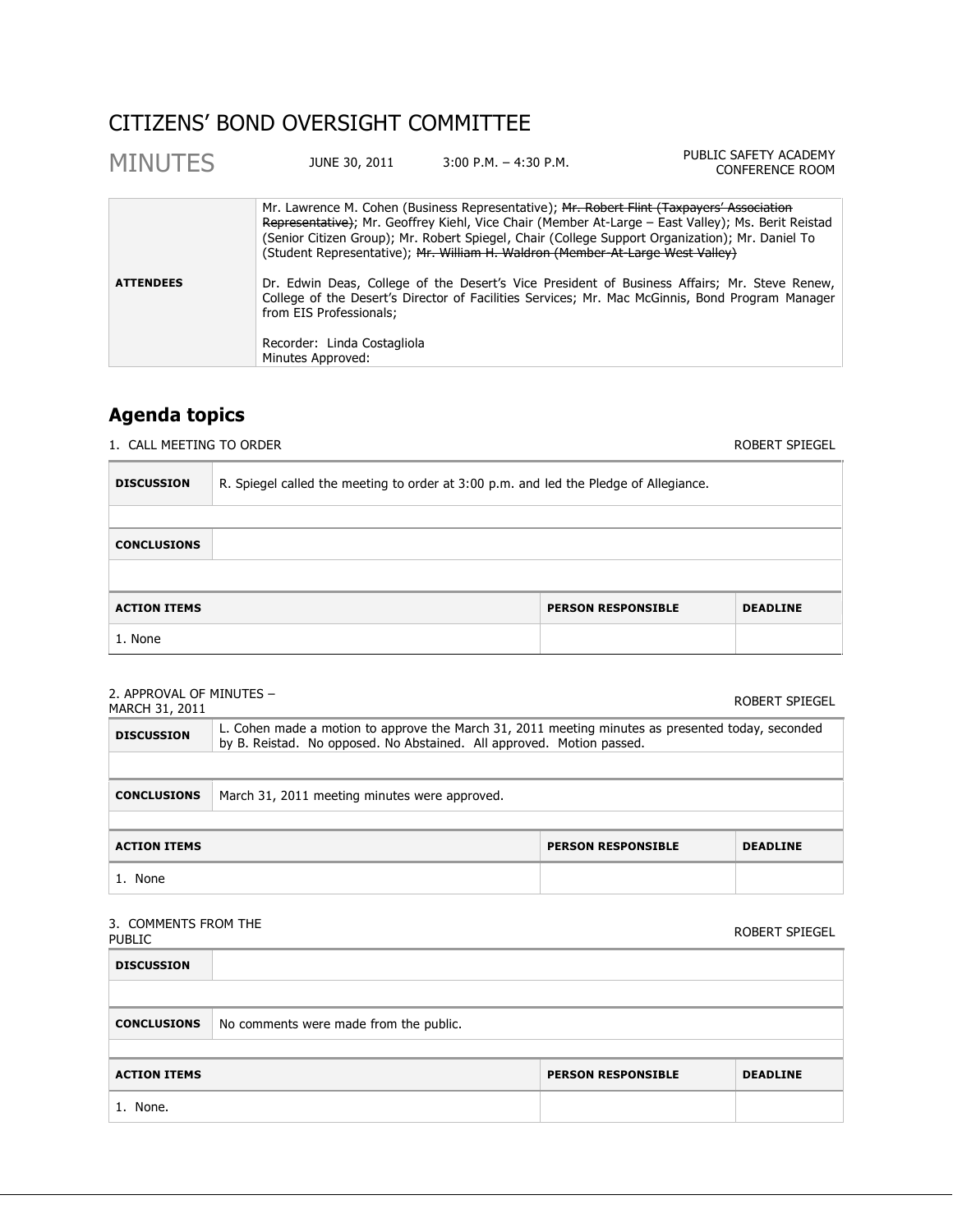|                   | M. McGinnis reviewed the following items from a PowerPoint presentation:                                                                                                                                                                                                                                                                                                                                                                                                                                                                                                                                                                                                                                                                                                  |  |  |  |
|-------------------|---------------------------------------------------------------------------------------------------------------------------------------------------------------------------------------------------------------------------------------------------------------------------------------------------------------------------------------------------------------------------------------------------------------------------------------------------------------------------------------------------------------------------------------------------------------------------------------------------------------------------------------------------------------------------------------------------------------------------------------------------------------------------|--|--|--|
|                   | <u> Project Status Reports – Current Projects:</u>                                                                                                                                                                                                                                                                                                                                                                                                                                                                                                                                                                                                                                                                                                                        |  |  |  |
|                   | <b>Classroom Building (in construction)</b><br>Architect: Steinberg Architects<br>Construction Manager: Bernards<br>Targeted Completion: May 2012<br>Project Update:<br>Project behind schedule because concrete contractor defaulted<br>$\bullet$<br>New Concrete Contractor received Notice to Proceed (no extra costs)<br>Mobilization commenced 5-26-11<br>Sustainable Features:<br>Heating and cooling via central hydronics system<br>Water - conserving landscape<br>Architectural environmental control systems via built-in architectural sun shading devices, north<br>facing fenestration<br>Energy generation via photovoltaic system<br>Building automation controls to optimize mechanical system and energy usage<br>Will be minimum Silver LEED certified |  |  |  |
|                   | Communication Building (Project in Initial Start-up Programming & Design)                                                                                                                                                                                                                                                                                                                                                                                                                                                                                                                                                                                                                                                                                                 |  |  |  |
|                   | Architect: tBP Architecture<br>Construction Manager: Pro West<br>Estimated Project Completion: Spring 2013                                                                                                                                                                                                                                                                                                                                                                                                                                                                                                                                                                                                                                                                |  |  |  |
|                   | Project Update:<br>Pre-construction meeting held with CM, Architect and Facilities Director<br>$\bullet$<br>Proposals requested to modify Audio Visual for cost savings<br>Awaiting DSA approval of plans<br>Start construction in October of 2011                                                                                                                                                                                                                                                                                                                                                                                                                                                                                                                        |  |  |  |
|                   | Located across from the Cravens Student Services Center Building                                                                                                                                                                                                                                                                                                                                                                                                                                                                                                                                                                                                                                                                                                          |  |  |  |
| <b>DISCUSSION</b> | Sustainable Features:<br>Will be minimum Silver LEED certified<br>Building automation controls to optimize mechanical system<br>Water $-$ conserving landscape<br>$\bullet$<br>Heating and cooling via central hydronics system                                                                                                                                                                                                                                                                                                                                                                                                                                                                                                                                           |  |  |  |
|                   | <b>East Valley Indio (Project in Initial Start-up Programming &amp; Design)</b>                                                                                                                                                                                                                                                                                                                                                                                                                                                                                                                                                                                                                                                                                           |  |  |  |
|                   | Architect: gkkworks                                                                                                                                                                                                                                                                                                                                                                                                                                                                                                                                                                                                                                                                                                                                                       |  |  |  |
|                   | Construction Manager: gkkworks<br>Estimated Project Completion: Summer 2013                                                                                                                                                                                                                                                                                                                                                                                                                                                                                                                                                                                                                                                                                               |  |  |  |
|                   | Project Update:                                                                                                                                                                                                                                                                                                                                                                                                                                                                                                                                                                                                                                                                                                                                                           |  |  |  |
|                   | Three story multi-use structure (retail, education and multi-purpose rooms)<br>$\bullet$<br>Located in downtown Indio                                                                                                                                                                                                                                                                                                                                                                                                                                                                                                                                                                                                                                                     |  |  |  |
|                   | City of Indio is helping with the land and parking<br>$\bullet$                                                                                                                                                                                                                                                                                                                                                                                                                                                                                                                                                                                                                                                                                                           |  |  |  |
|                   | 100% Design Development (DD) approved by users<br>Revisions to DD submittal in progress by Architect                                                                                                                                                                                                                                                                                                                                                                                                                                                                                                                                                                                                                                                                      |  |  |  |
|                   | Request submitted to City of Indio to adjust milestones in DDA                                                                                                                                                                                                                                                                                                                                                                                                                                                                                                                                                                                                                                                                                                            |  |  |  |
|                   | Going to submit to DSA by the end of this year<br><b>Sustainability Features:</b>                                                                                                                                                                                                                                                                                                                                                                                                                                                                                                                                                                                                                                                                                         |  |  |  |
|                   | Will be minimum Silver LEED certified                                                                                                                                                                                                                                                                                                                                                                                                                                                                                                                                                                                                                                                                                                                                     |  |  |  |
|                   | Photovoltaic array at parking possible<br>Architectural environmental control features                                                                                                                                                                                                                                                                                                                                                                                                                                                                                                                                                                                                                                                                                    |  |  |  |
|                   | Public transportation                                                                                                                                                                                                                                                                                                                                                                                                                                                                                                                                                                                                                                                                                                                                                     |  |  |  |
|                   | <u> West Valley - Palm Springs (Project in Initial Start-up Programming &amp; Design)</u>                                                                                                                                                                                                                                                                                                                                                                                                                                                                                                                                                                                                                                                                                 |  |  |  |
|                   | Architect: HGA Architects<br>Construction Manager: Sundt Construction                                                                                                                                                                                                                                                                                                                                                                                                                                                                                                                                                                                                                                                                                                     |  |  |  |
|                   | Estimated Project Completion: 2014                                                                                                                                                                                                                                                                                                                                                                                                                                                                                                                                                                                                                                                                                                                                        |  |  |  |
|                   | Project Update:<br>Specific Plan in revision and to be issued week by 6-3-11<br>$\bullet$                                                                                                                                                                                                                                                                                                                                                                                                                                                                                                                                                                                                                                                                                 |  |  |  |
|                   | Architect requested additional programming information                                                                                                                                                                                                                                                                                                                                                                                                                                                                                                                                                                                                                                                                                                                    |  |  |  |
|                   | Conference call with leadership and architect regarding scope of Phase 1<br>Meeting scheduled to scope Savings by Design                                                                                                                                                                                                                                                                                                                                                                                                                                                                                                                                                                                                                                                  |  |  |  |
|                   | Master Planning Meeting #5 rescheduled for 6-9-11<br>$\bullet$                                                                                                                                                                                                                                                                                                                                                                                                                                                                                                                                                                                                                                                                                                            |  |  |  |
|                   | July 1 deadline for Loma Linda for scope of Phase 1<br>$\bullet$                                                                                                                                                                                                                                                                                                                                                                                                                                                                                                                                                                                                                                                                                                          |  |  |  |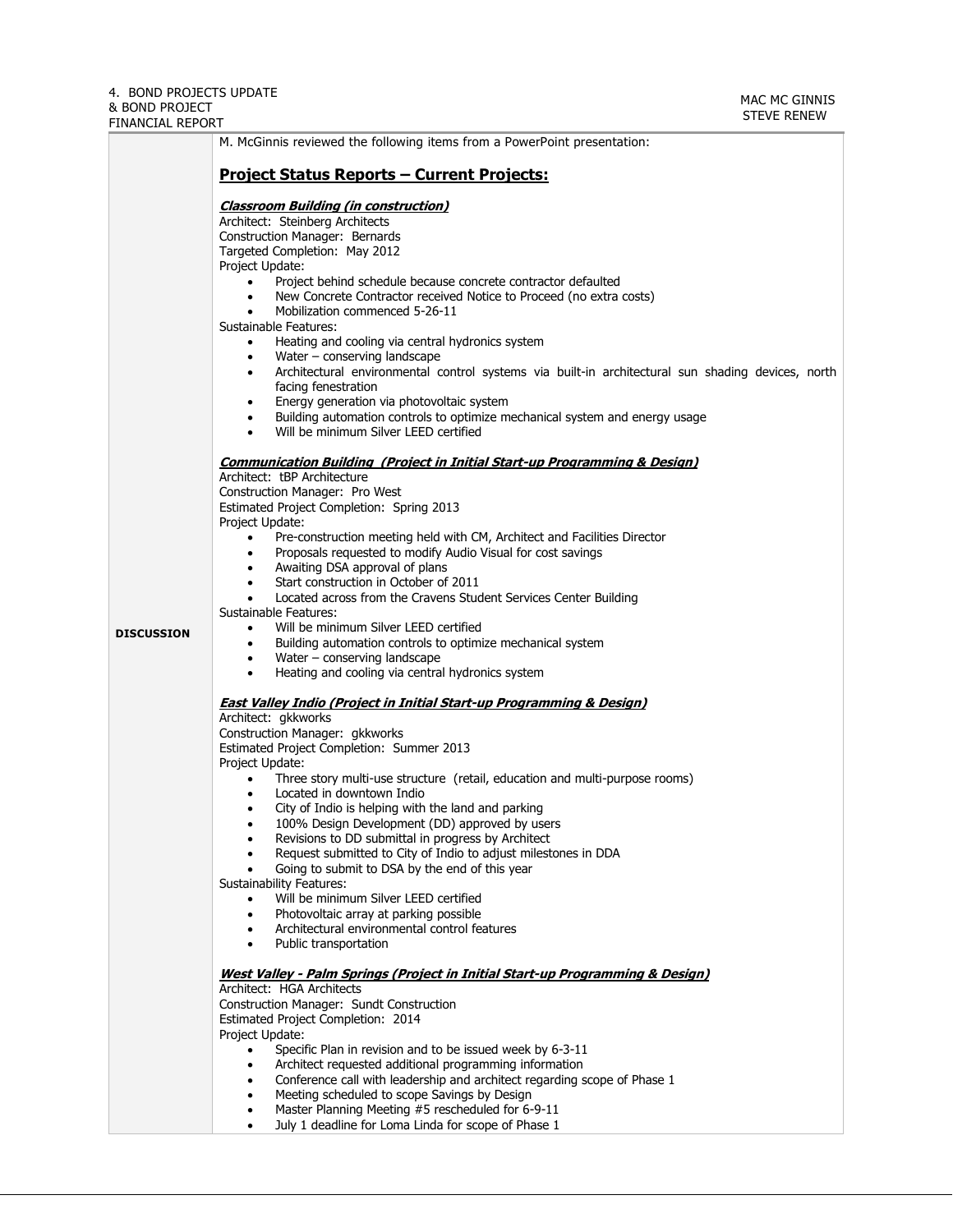- 50,000 square feet
- Break ground in 2012
- Occupy it with students 2014/15

Sustainability Features:

- Will be minimum Gold LEED certified
- Public transportation
- Solar Energy/10mw of energy Solar agreement has been signed by Edison Co.
	- This will be the largest amount of energy produced from a community college campus in the Nation
	- Sustainable Site
- 5 Zero Planning

#### **Monterey Entrance (Project in Initial Start-up Programming & Design)**

Architect: PMSM Architects

Construction Manager: Pro West Estimated Project Completion: Spring 2013

- Project Update:
	- RFP to architect for additional Schematic Design work
	- CM provided 100% SD estimate
	- Redesign entrance to campus to help mitigate traffic with extensive landscape
	- Create an environment for student to congregate
		- Will keep the fountain that is located between the Administration and Liberal Arts buildings - May put a curb around the fountain for code issue

Sustainability Features:

- Public transportation
	- Drought Tolerant

### **Administration Building (Project in Initial Start-up Programming & Design)**

#### Architect: Perkins & Will

Construction Manager: Pro West

Estimated Project Completion: Fall 2013

Project Update:

- Final Schematic Design proposals reviewed by Building Committee
- Revisions to SD required prior to final approval
- Geotechnical report in progress
- Site survey drawings issued to Architect for comments
- Meeting with engineering consultants held to discuss systems options
- Further investigation continues into cost and feasibility of protecting and retaining the utility tunnel during demolition or rerouting of fiber optics
- Campus Technology Infrastructure project hinges on decision regarding rerouting of fiber optics
- Administration building will become a two-story building
	- "C" Building will be demolished
	- This area will become a courtyard
- The Liberal Arts Building located across the Administration Building will become a two-story building so that there is balance on the campus

Sustainability Features:

Will be minimum Silver LEED certified

#### **Career Technical Education (Project in Initial Start-up Programming & Design)**

Architect: HGA Architects

Construction Manager: Gilbane

Estimated Project Completion: Fall 2013

Project Update:

- Program Document approved for submittal to Cabinet
- Letter to proceed to SD sent to Architect
- Site survey complete; drawing received and in review
- CM revising proposal for Pre-Con Services
- Hazmat survey revealed an abandoned oil tank at Applied Technology
- Request to hazmat consultant to review oil tank condition and provide recommendation for remediation
- Demolish the building and build a new one
- Sustainability Features:
	- Will be minimum Silver LEED certified

Along with this new building will be a renovation of the existing agriculture science building, removal of an outdoor screen space area and renovation of a couple of greenhouses creating an outdoor amphitheater and connecting the program more to the central green space in that area.

Not doing much with the Diesel Mechanics building. However, the HVAC program will move out of the Diesel Mechanics building and into the new Career Technical Education building. The upper floor of the Diesel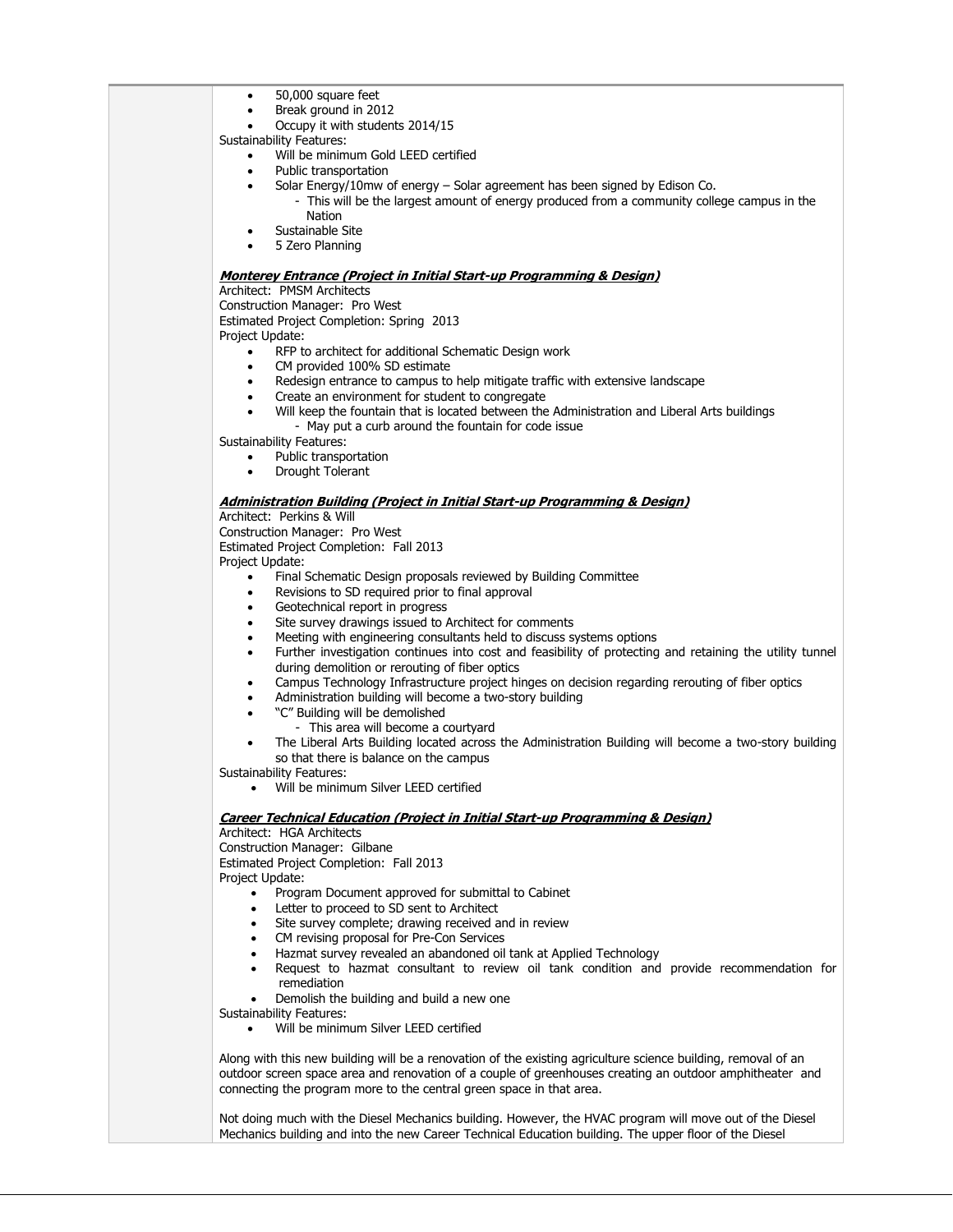Mechanics building will be closed off. Diesel Mechanics program will remain in the building. **Child Development (Project in Initial Start-up Programming & Design)** Architect: HMC Architects Construction Manager: None Estimated Project Completion: Summer 2013 Project Update: User meeting scheduled • Scope revisions to reconcile budget proposed and accepted Additional structure about 3000 square feet in connection with the existing child care facility • More educational spaces - kitchen, observation rooms, and offices • Enhance playground Sustainability Features: Will be minimum Silver LEED certified There will be more educational opportunities for students. **Athletic Facilities (Project in Initial Start-up Programming & Design)** Architect: LPA, Inc. Construction Manager: Pro West Estimated Project Completion: Fall 2013 Project Update: • More program detail elicited from users and layout revisions requested • Next meeting scheduled Hazardous materials report; proposals in review • New gym New tennis courts Location to be where the bookstore used to be and where fiscal services and human resources are located now Sustainability Features: Will be minimum Silver LEED certified **Liberal Arts Renovation (Project in Initial Start-up Programming & Design)** Architect: HGA Architects Construction Manager: None Estimated Project Completion: TBD Project Update: • Project on hold; pending further education planning • Anticipated to be a two-story building Sustainability Features: Will be minimum Silver LEED certified **Visual Arts (Project in Initial Start-up Programming & Design)** Architect: Perkins & Will Construction Manager: Gilbane Estimated Project Completion: Winter 2013 Project Update: Schematic design presented and approved by Cabinet • Draft Geotechnical report received and in review • FF&E Agreement in process LEED meeting held with Architect; Gold appears feasible • Pre-Con CM Services agreement in review Meeting held with engineering consultants and Facilities to discuss system options RFP to Farnsworth for LEED Commissioning Services Savings by Design with SCE initiated New Art building will be constructed along the north Alumni Road The old Art building will be utilized by Maintenance & Operations Sustainable Features: Will be minimum Silver LEED certified Behind the Art building is the Music building. The Music building is utilized by the Music program and Maintenance & Operations. The Music program needs more practice space so Maintenance and Operations will move out of the building in order to create more practice rooms. **Discussions:**

Update on Hilb Building: It's a project that the State approved for funding that would bring the library functions to the existing Hilb building with a new learning resource center. This project was approved and would have had its first opportunity for funding in 2010. We are now pushing 2012 soon and so the College is beginning to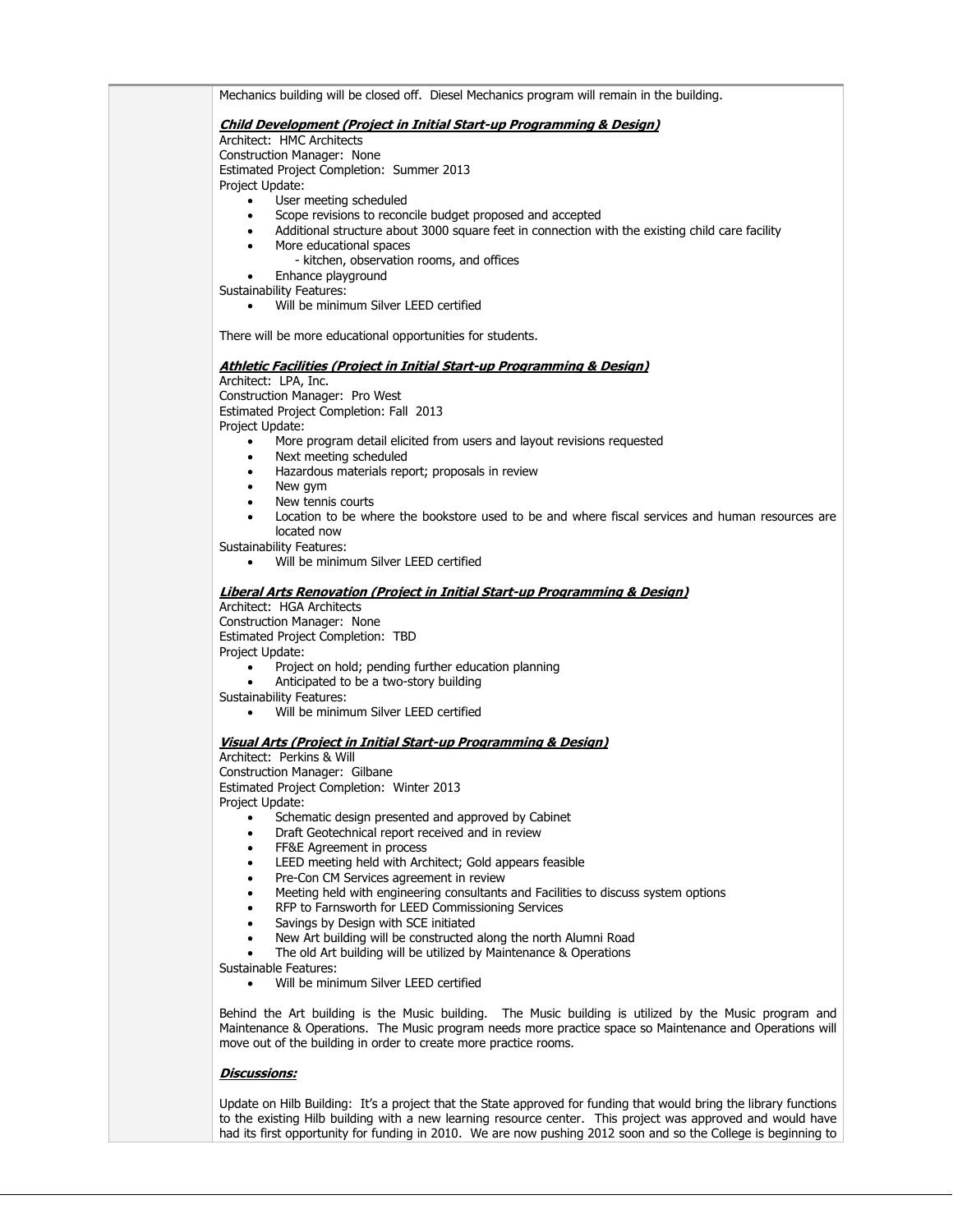| take over their space.<br>has saved approximately six (6) million dollars because the projects have come in under budget.<br>approved by the voters?" M. McGinnis responded: "No."<br>the voters?" S. Renew responded: "No."<br><b>Financial Report</b><br><b>Project Allocations Budget</b><br>Completed Projects:<br>$\bullet$<br>Total Expended: \$63,770,097<br>Current Projects - Ongoing:<br>Expenditures to date: \$90,790,118<br><b>Future Projects:</b><br>Total Committed Budget: \$72,854,264<br><b>Central Contracted Management Fees:</b><br>Expenditures to date: \$14,584,978<br>Deferred Projects:<br>Committed Project Budget: 47,013,440 | combination of the Hilb building and the Liberal Arts building for the complete program. The College would be<br>able to move forward sooner by doing that and use bond money in order to control the project itself. The<br>College is doing studies (structural updates for today's seismic codes; ADA compliance, mechanical, etc.) now to<br>see what's required and will look to see if the funding they have in the bond would do the project in a way that<br>builds the program that the college needs. The College brought on board a consultant who does library<br>programing. Currently the College's library is in a building on the south side of the campus close to Fred<br>Waring and shares space with the City of Palm Desert's library. The City of Palm Desert will pay the College to<br>The college is entering into a crucial phase of the bond program. Every project except the Library and the EVC<br>Mecca/Thermal projects within our bond program are either completed or they are in planning, design or<br>construction stages. So the College is at the busiest time of the bond program. Every one of the projects to-<br>date has come in under budget with one exception where there was an unforeseen circumstance. The college<br>R. Spiegel posed the following question to M. McGinnis; "Are you aware of any Bond funds that have been<br>spent or committed for any project or purpose not covered or included in the language of the bond issue<br>R. Spiegel posed the following question to S. Renew; "Are you aware of any Bond funds that have been spent<br>or committed for any project or purpose not covered or included in the language of the bond issue approved by |  |  |  |
|------------------------------------------------------------------------------------------------------------------------------------------------------------------------------------------------------------------------------------------------------------------------------------------------------------------------------------------------------------------------------------------------------------------------------------------------------------------------------------------------------------------------------------------------------------------------------------------------------------------------------------------------------------|---------------------------------------------------------------------------------------------------------------------------------------------------------------------------------------------------------------------------------------------------------------------------------------------------------------------------------------------------------------------------------------------------------------------------------------------------------------------------------------------------------------------------------------------------------------------------------------------------------------------------------------------------------------------------------------------------------------------------------------------------------------------------------------------------------------------------------------------------------------------------------------------------------------------------------------------------------------------------------------------------------------------------------------------------------------------------------------------------------------------------------------------------------------------------------------------------------------------------------------------------------------------------------------------------------------------------------------------------------------------------------------------------------------------------------------------------------------------------------------------------------------------------------------------------------------------------------------------------------------------------------------------------------------------------------------------------------------------------|--|--|--|
| <b>CONCLUSIONS</b>                                                                                                                                                                                                                                                                                                                                                                                                                                                                                                                                                                                                                                         |                                                                                                                                                                                                                                                                                                                                                                                                                                                                                                                                                                                                                                                                                                                                                                                                                                                                                                                                                                                                                                                                                                                                                                                                                                                                                                                                                                                                                                                                                                                                                                                                                                                                                                                           |  |  |  |
|                                                                                                                                                                                                                                                                                                                                                                                                                                                                                                                                                                                                                                                            |                                                                                                                                                                                                                                                                                                                                                                                                                                                                                                                                                                                                                                                                                                                                                                                                                                                                                                                                                                                                                                                                                                                                                                                                                                                                                                                                                                                                                                                                                                                                                                                                                                                                                                                           |  |  |  |
| <b>ACTION ITEMS</b><br><b>PERSON RESPONSIBLE</b><br><b>DEADLINE</b>                                                                                                                                                                                                                                                                                                                                                                                                                                                                                                                                                                                        |                                                                                                                                                                                                                                                                                                                                                                                                                                                                                                                                                                                                                                                                                                                                                                                                                                                                                                                                                                                                                                                                                                                                                                                                                                                                                                                                                                                                                                                                                                                                                                                                                                                                                                                           |  |  |  |
| 1. None                                                                                                                                                                                                                                                                                                                                                                                                                                                                                                                                                                                                                                                    |                                                                                                                                                                                                                                                                                                                                                                                                                                                                                                                                                                                                                                                                                                                                                                                                                                                                                                                                                                                                                                                                                                                                                                                                                                                                                                                                                                                                                                                                                                                                                                                                                                                                                                                           |  |  |  |
|                                                                                                                                                                                                                                                                                                                                                                                                                                                                                                                                                                                                                                                            |                                                                                                                                                                                                                                                                                                                                                                                                                                                                                                                                                                                                                                                                                                                                                                                                                                                                                                                                                                                                                                                                                                                                                                                                                                                                                                                                                                                                                                                                                                                                                                                                                                                                                                                           |  |  |  |

### 5. REAPPOINTMENT /

| APPOINTMENT PROCESS |                                                                                                                                                                                                                                                                                                                                                                                                                                                                                                                                                                                                           |
|---------------------|-----------------------------------------------------------------------------------------------------------------------------------------------------------------------------------------------------------------------------------------------------------------------------------------------------------------------------------------------------------------------------------------------------------------------------------------------------------------------------------------------------------------------------------------------------------------------------------------------------------|
| <b>DISCUSSION</b>   | Mr. Geoffrey Kiehl (Member-At-Large East Valley Representative) two-year term will expire September<br>2011 but is eligible to renew his term for another two years. Mr. Kiehl agreed to serve another two-year<br>term.<br>Mr. Daniel To (Student Representative) one-year term will expire September 2011 but is eligible to renew<br>for another one-year term. Mr. To has declined to renew his term because he is transferring to the<br>University of California - Riverside and will be attending classes at the Riverside campus. The committee<br>members congratulated him and wished him well. |
|                     |                                                                                                                                                                                                                                                                                                                                                                                                                                                                                                                                                                                                           |
| <b>CONCLUSIONS</b>  | Mr. Kiehl will serve another two-year term and the college will recruit a new student representative.                                                                                                                                                                                                                                                                                                                                                                                                                                                                                                     |
|                     |                                                                                                                                                                                                                                                                                                                                                                                                                                                                                                                                                                                                           |